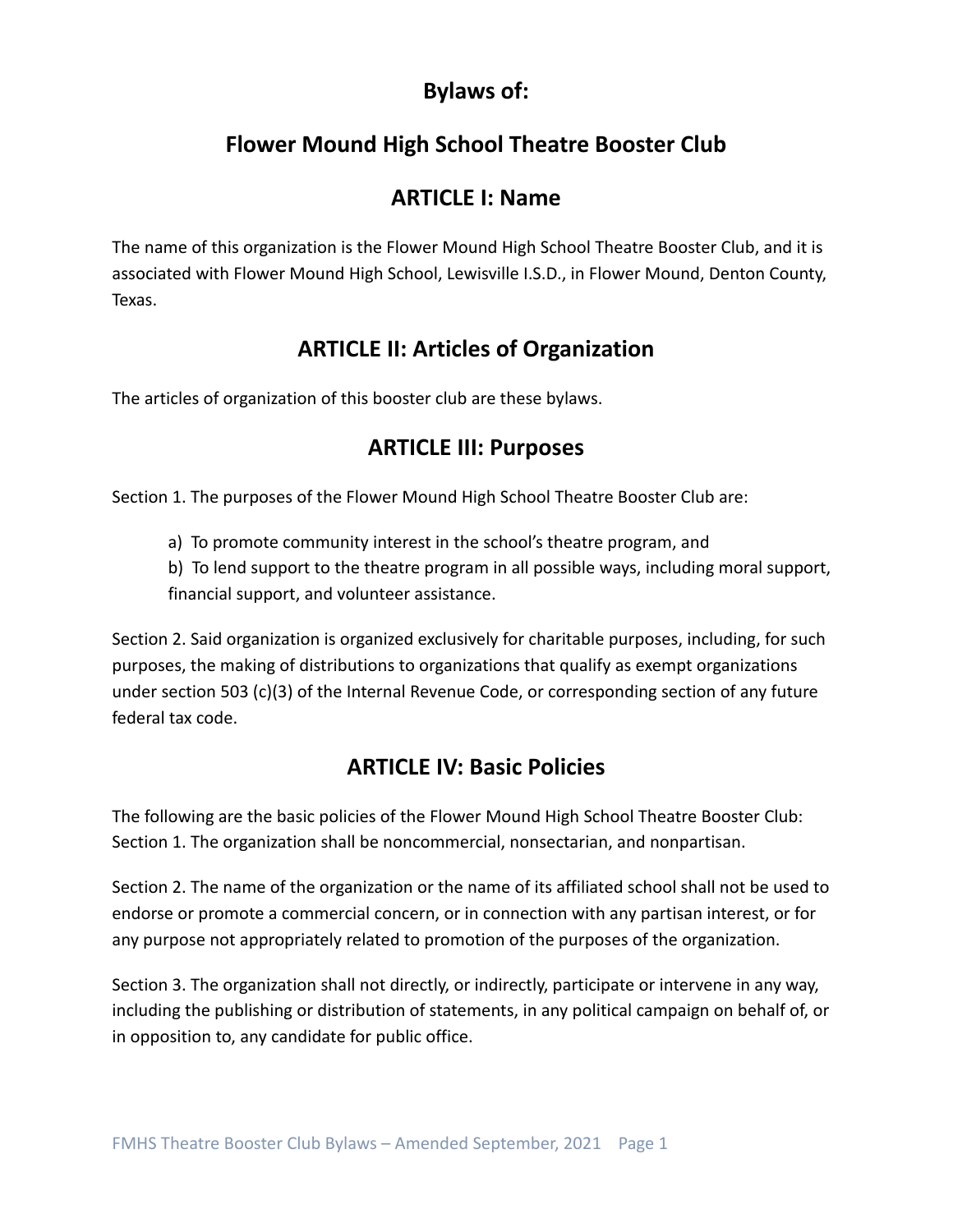Section 4. This organization shall not use any EIN (tax number) other than its own. The EIN for the Lewisville ISD is not to be used by any booster club for any purpose whatsoever.

Section 5. If required, this organization shall secure a sales tax permit from the Texas Comptroller's office and shall utilize the permit in accordance with applicable law.

Section 6. No part of the net earnings of the organization shall inure to the benefit of, or be distributable to, its members, trustees, officers, or other private persons except that:

a) The organization shall be authorized and empowered to pay reasonable compensation for services rendered, and to make payments and distributions in furtherance of the purposes set forth in Article III hereof, and b) The organization shall be authorized to distribute the theatre scholarships awarded to the graduating seniors who meet the qualification of the scholarship application and auditions, to be determined by the organization's scholarship chair and policies, c) Notwithstanding any other provision of this document, the organization shall not carry on any other activities not permitted to be carried on (a) by an organization exempt from federal income tax under section 501 (c)(3) of the Internal Revenue Code, or corresponding section of any future federal tax code, or (b) by an organization, contributions to which are deductible under section 170 (c)(2) of the Internal Revenue Code, or corresponding section of any future federal tax code.

Section 7. No part of the membership roster of this organization shall be sold to any entity or exchanged for any services or products without the approval of the majority of the general membership.

Section 8. Upon the dissolution of this organization:

- a) After paying or adequately providing for the debts and obligations of the organization, the remaining assets and property shall be surrendered to LISD;
- b) Shall cease and desist from the further use of any name that implies or connotes association with a Lewisville ISD school; and
- c) Carry out promptly, under the supervision of the LISD sponsor or his designee, all proceedings necessary or desirable for the purpose of dissolving this organization.

Section 9. This organization shall keep such permanent books of account and records as shall be sufficient to establish the items of gross income, receipts and disbursements of the organization. Such book of account and records shall at all reasonable times be open to inspection by its members.

Section 10. Only members who have paid dues for the current membership year (school year) may hold office and have voting privileges in the association.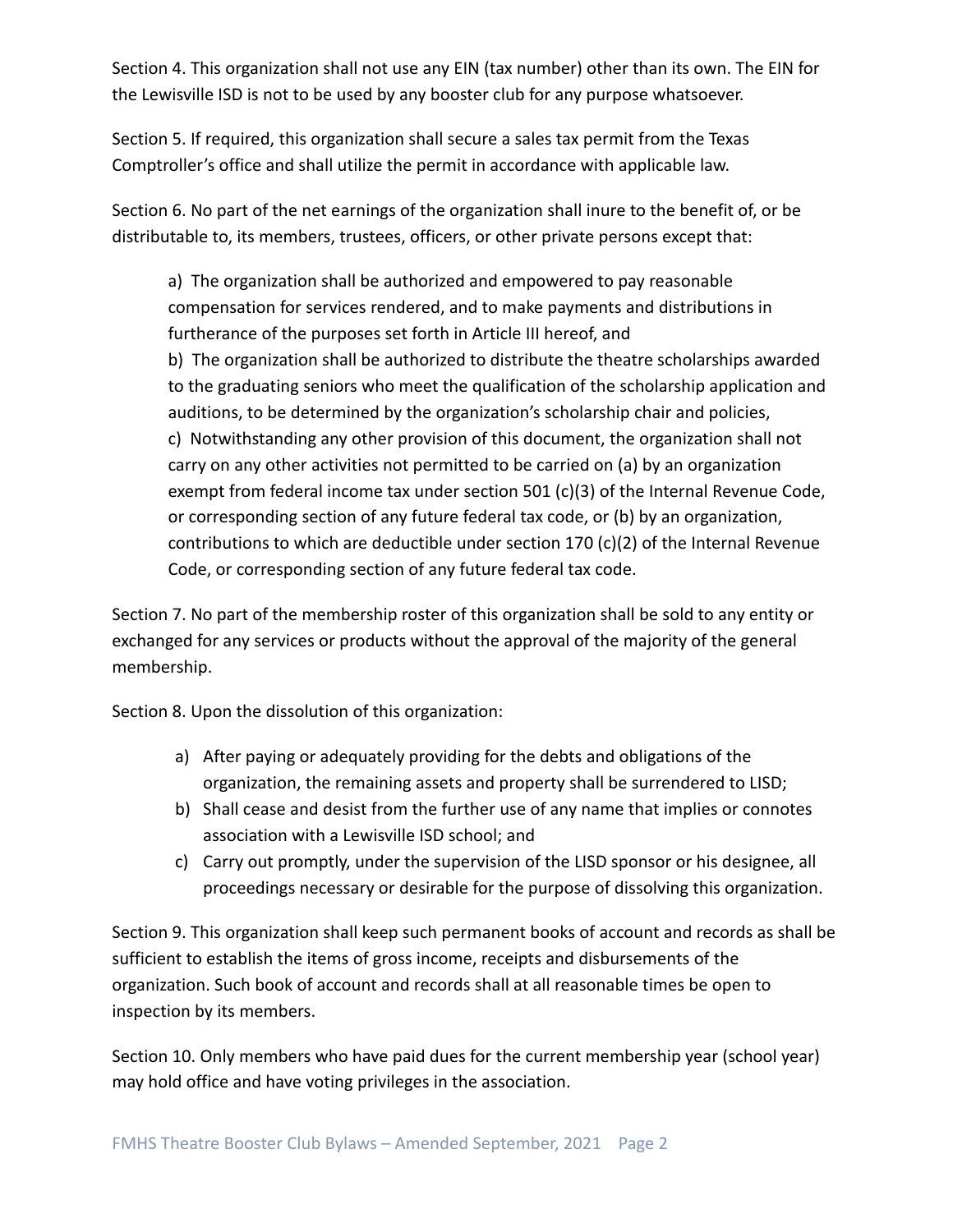Section 11. A member or officer of this association is not, as such, personally liable for the debts, liabilities, or obligation of the association.

### **ARTICLE V: Members and Dues**

Section 1. Membership in this organization shall be made available to all parents, step-parents, and guardians of Flower Mound High School Theatre students in the advanced technical and advanced theatre programs, as well as alumni and other interested parties, without regard to race, color, creed, or national origin. Membership may not be approved or denied based on any criteria in conflict with the provisions of the University Interscholastic League (UIL).

Section 2. Upon payment of annual dues, a person shall have membership in the organization from the date of payment through September  $1_{st}$  of the following academic year. Annual dues received at the end of an academic year, and not designated in the alternative shall be deemed as membership for the following academic year.

Section 3. Persons and corporations who are interested in the furtherance of the purposes set forth in Article III hereof, may donate money to the association without being paid members of such association. Financial donation does not constitute a paid membership, or the rights therein, unless such person also meets the qualifications of membership and has submitted a membership form.

Section 4. This organization shall sustain a minimum annual membership total of at least ten (10) paid members by September  $1<sub>st</sub>$  of each year to remain an active booster club on the Flower Mound High School campus.

Section 5. The organization shall be deemed dissolved upon failure to maintain a minimum annual membership for at least three successive years.

Section 6. All members intending to volunteer their time with the students of the theatre program will be asked to complete the district's volunteer background check, as required by Lewisville ISD policies, prior to volunteering.

## **ARTICLE VI: Officers and Their Election**

Section 1. Each officer must be a member in good standing of this organization and must have a student in the advanced technical or advanced theatre classes.

Section 2. No officer shall be married to another officer, nor may be a sibling of another officer, unless those persons share the same office, such as co-presidents. No officer shall be a signer for any checks, or authorize any online or electronic payments, that are payable to themselves or any of his or her family members.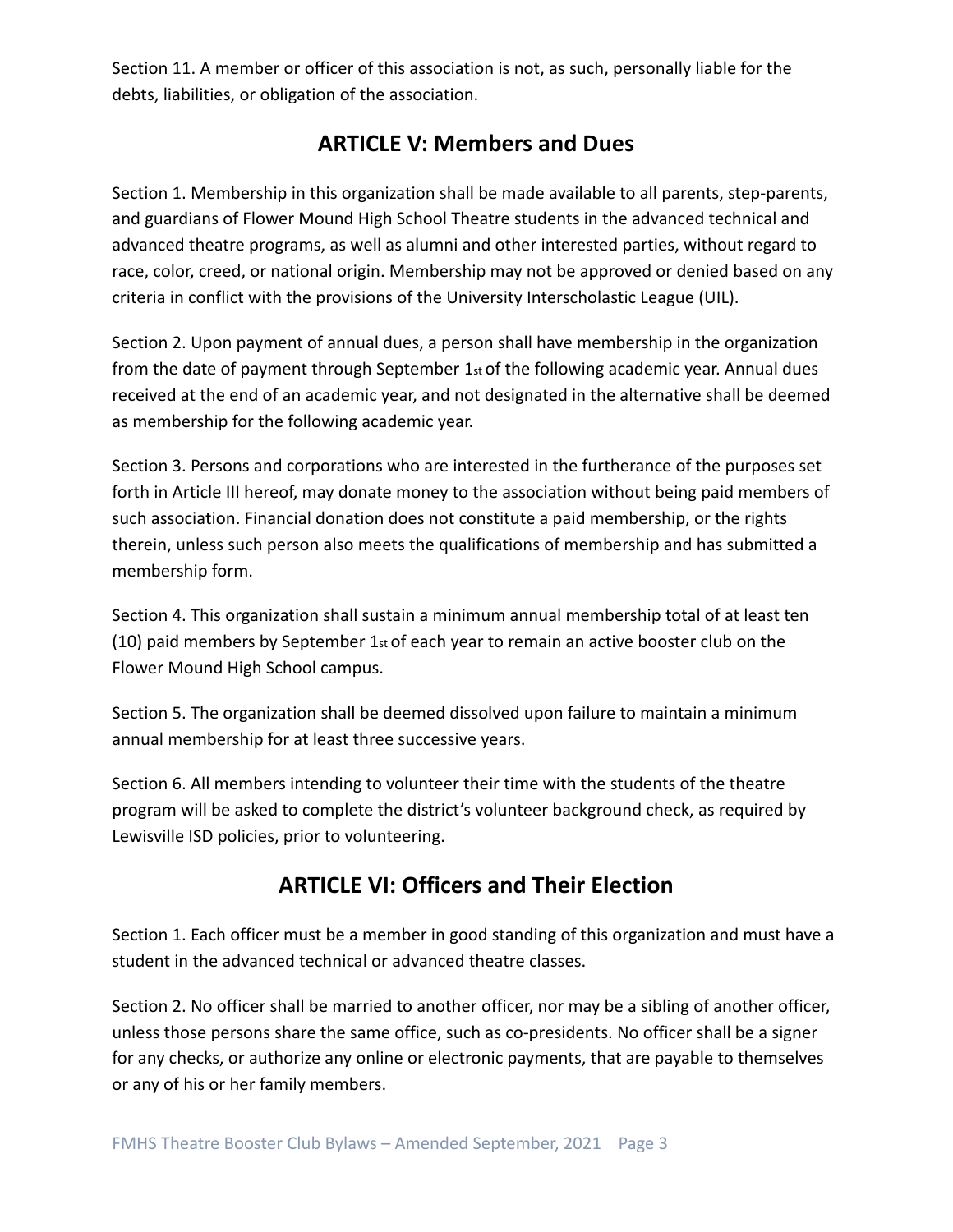a) The officers of this organization shall consist of a president, two vice presidents, a secretary, and a treasurer.

b) Officers shall be elected by ballot no later than the final meeting of the academic year. However, if there is but one nominee for an office, election for that office shall be by voice vote. Elections shall be by simple majority of the votes cast.

c) An individual must be a paid member prior to taking office.

d) Officers shall assume their official duties following the close of the school year's activities, and no later than the beginning of the fiscal year on July 1.

e) Officers shall serve a term of one year or until their successors are elected.

f) No officer shall serve in the same office for more than three consecutive terms. An officer who has served more than one-half of a term shall be credited with having served that term.

#### Section 4. Nominating Committee

a) There shall be a nominating committee elected by the membership one month prior to the election of the officers. Elections shall be by plurality. The committee shall be composed of three (3) members. One alternate shall be elected to serve in the event a member is unable to serve. The committee shall elect its own chairman immediately following the meeting.

b) The nominating committee shall nominate an eligible person for each office to be filled and report its nominees at the regular meeting in April at which time additional nominations may be made from the floor. The report shall be publicized to the local unit membership through regular publicity channels at least seven (7) days before the election meeting.

c) Only those persons who have signified their consent to serve if elected shall be nominated for, or elected to, each office.

d) No member shall automatically serve on the committee because of his office in the organization or position in the school system.

e) The sponsor shall not serve as a member of this committee, nor shall they appoint any member of the committee.

#### Section 5. Vacancies:

a) A vacancy occurring in any elected office shall be filled for the unexpired term by a person elected by the majority vote of the remaining executive board, notice of such election having been given by the president.

b) In case a vacancy occurs in the office of president, the secretary shall serve notice to the executive board of the election to be held as soon as possible.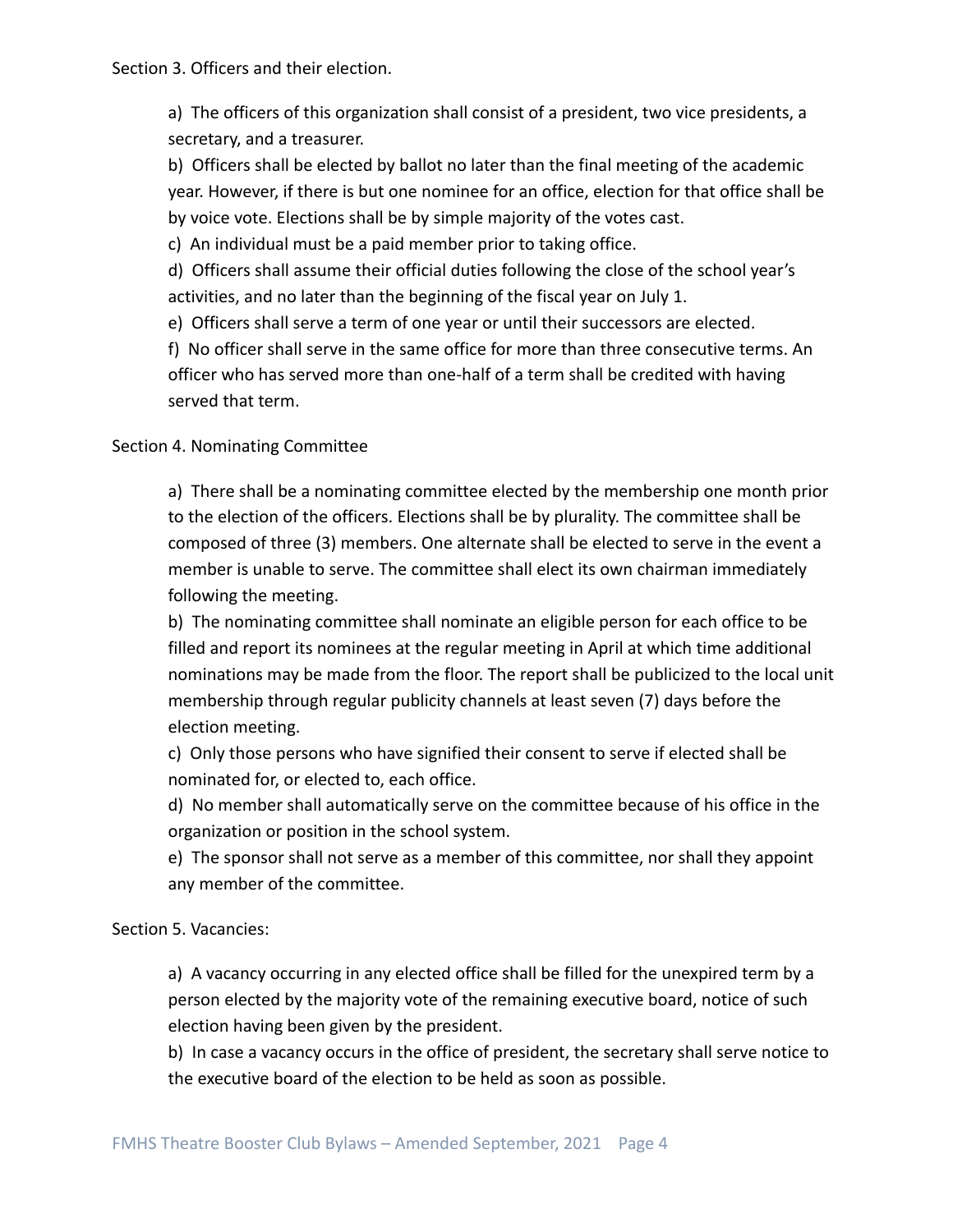Section 6. Reason to remove:

By two-thirds (2/3) or more vote of the executive board, an officer or chairman may be removed from office for material failure to perform duties, criminal misconduct, or unethical behavior in conducting the organization's business.

## **ARTICLE VII: Duties of Officers**

Section 1. The president shall:

a) Coordinate the work of the officers and committees of the association;

b) Act as primary liaison between the association and the sponsors;

c) Confirm that a quorum is present before conducting any business at any meeting of the association;

d) Preside at all meetings of the association;

e) Appoint chairs of special committees subject to approval of executive board;

f) Be authorized to sign on bank accounts (two authorized signatures shall be required on all checks);

g) Call a meeting of the newly-elected officers within thirty (30) days after the election meeting for the purpose of approving appointments of standing committee chairs and such other business as becomes necessary;

h) Be a member ex-officio of all committees except the audit committee;

i) Submit a copy of the organization's bylaws to the Flower Mound High School principal;

j) Submit, or cause to be submitted, to the LISD accounting office and school principal all forms required by Lewisville ISD.

k) Sign all contracts and tax documents on behalf of the association.

#### Section 2. Vice Presidents

a) The First Vice President-Productions shall:

1) Be the aide-to-the-president and be in charge of all issues and oversee all committees in regards to the support of theatre department productions;

2) Preside in the absence of the president (in their designated order);

3) Be authorized to sign on bank accounts (two authorized signatures shall be required on all checks); and

4) Serve as a member ex-officio of all committees except the audit committee.

b) The Second Vice President-Fundraising shall:

1) Be in charge of all issues and oversee all committees in regards to fundraising for the association;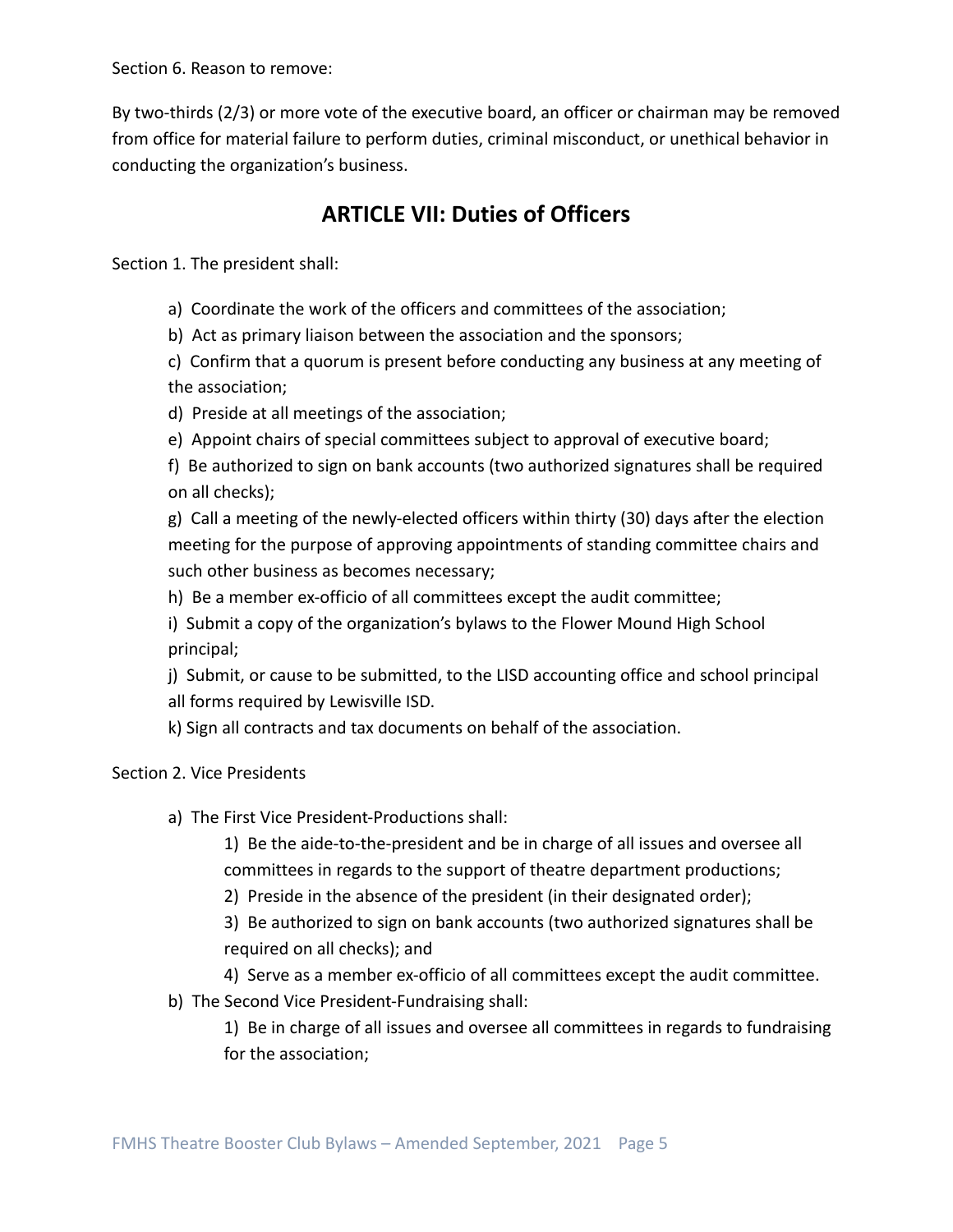2) Be authorized to sign on bank accounts (two authorized signatures shall be required on all checks); and

3) Preside in the absence of the president (in their designated order).

Section 3. The secretary shall:

a) Record all minutes of all general and board meetings of the association;

b) Maintain a compilation of the organization's minutes for the current year and the three (3) previous years;

c) Be responsible for correspondence within the membership;

d) Have a current copy of the bylaws;

e) Oversee the membership committee and any other committees assigned by the president;

f) Be authorized to sign on bank accounts (two authorized signatures shall be required on all checks);

g) Maintain a current membership list of names, addresses, phone numbers, and emails for all paid members; and

h) Prepare an agenda for all meetings and notify all members of regularly scheduled meetings, as well as special meetings which may be called.

Section 4. The treasurer shall:

a) Have custody of all funds of the association;

b) Keep books of accounts and records including bank statements, receipts, budgets, invoices, paid receipts and canceled checks for five (5) years;

- c) Make disbursements in accordance with the budget adopted by the organization;
- d) Sign on bank accounts (two authorized signatures shall be required on all checks);

e) Present a financial report, both written and verbal, at every meeting of the unit and as requested by the executive board of the organization;

f) Make a full financial report at the annual meeting;

g) Prepare and submit in a timely manner, or assist the club's financial advisor in preparing, all tax documents required to be filed for the association;

h) Be responsible for the maintenance of such books of accounts and records as conforms to the requirements of these bylaws;

i) Submit books to the audit committee as requested;

j) May appoint an assistant treasurer, with the executive board's approval, to assist in any way the treasurer deems necessary. The assistant treasurer, however, is not an elected officer and thus, is not an authorized signator for checks or online/electronic payments; and

k) May utilize electronic sources to receive and disburse payments provided those are documented in the records of the association and are approved for use by the Board.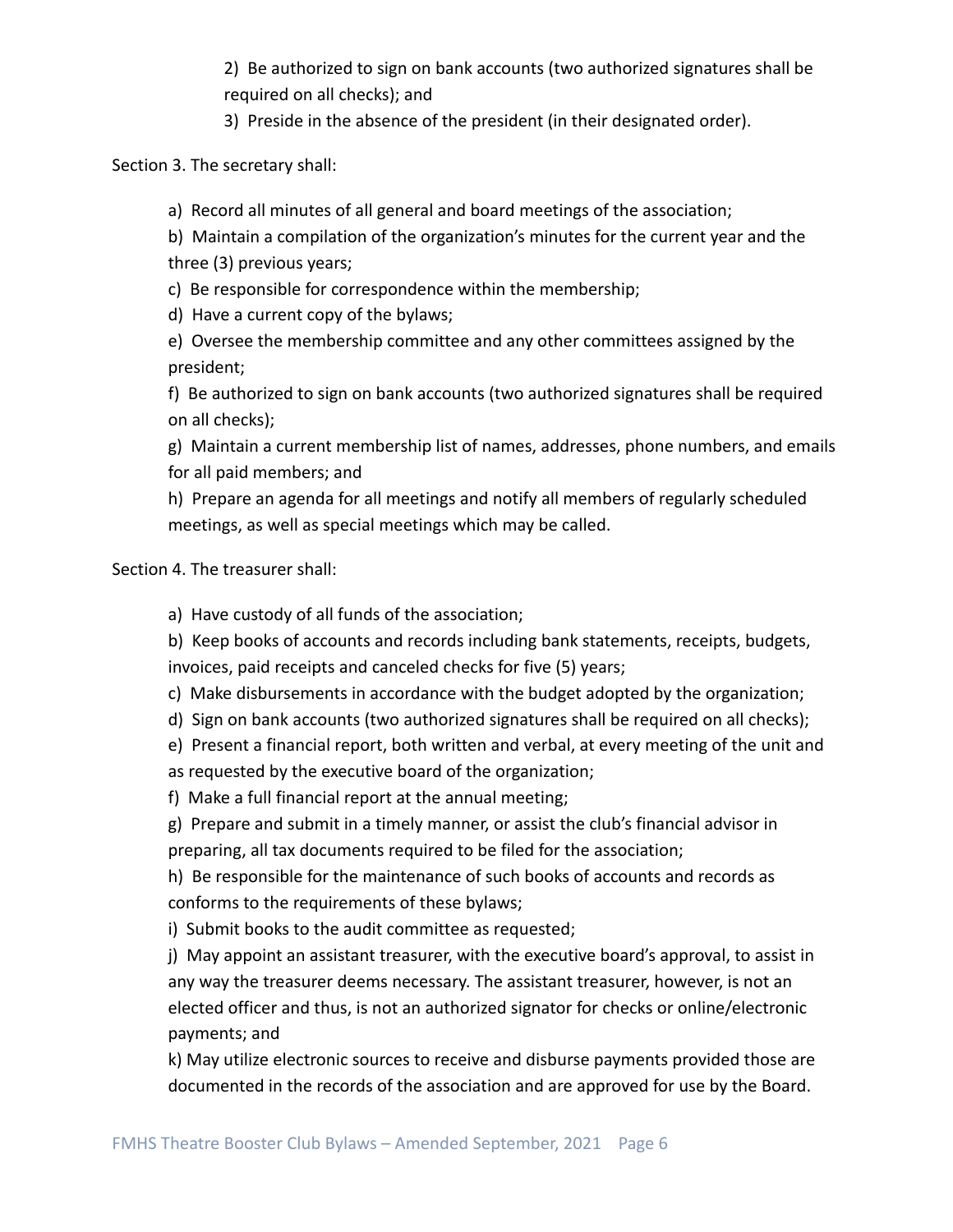Section 5. The assistant treasurer shall:

a) Assist the treasurer as needed;

b) Present a financial report at meetings of the organization in the absence of the treasurer;

c) Organize and supervise members collecting funds for the organization; and

d) Review and sign the monthly bank statement, as well as review and sign monthly reconciliation reports for all bank accounts.

Section 6. All officers shall;

- a) Attend all meetings of the association;
- b) Oversee any committee chairs assigned by the president;
- c) Perform duties outlined in these bylaws and those assigned from time to time; and
- d) Deliver to their successors or the president all official materials within fifteen (15) days following the date at which their successors assume their duties.

Section 7. Officers may accept on behalf of the association any gift, contribution, bequest, or devise for the general purpose or special purpose of the association as it applies to the furtherance of the purposes set forth in Article III hereof. Any monetary donations shall be given to the treasurer for deposit.

### **ARTICLE VIII: Duties of Sponsors**

Section 1. The sponsors of the organization shall not be a member or have voting privileges on the executive board.

Section 2. The sponsors of the organization are an integral part of the efficient functioning of this organization. Therefore, the executive board shall work with the sponsors to identify opportunities for the organization to support the theatre program in compliance with these bylaws.

## **ARTICLE IX: Meetings**

Section 1. This organization shall hold a minimum of four (4) general membership meetings a year:

a) Regular meeting dates will be established by the executive board by the first meeting of the year. Times, dates, and locations will be announced to the membership by its first meeting of the year. Five day's notice shall be given if a change of time, date, or location is needed.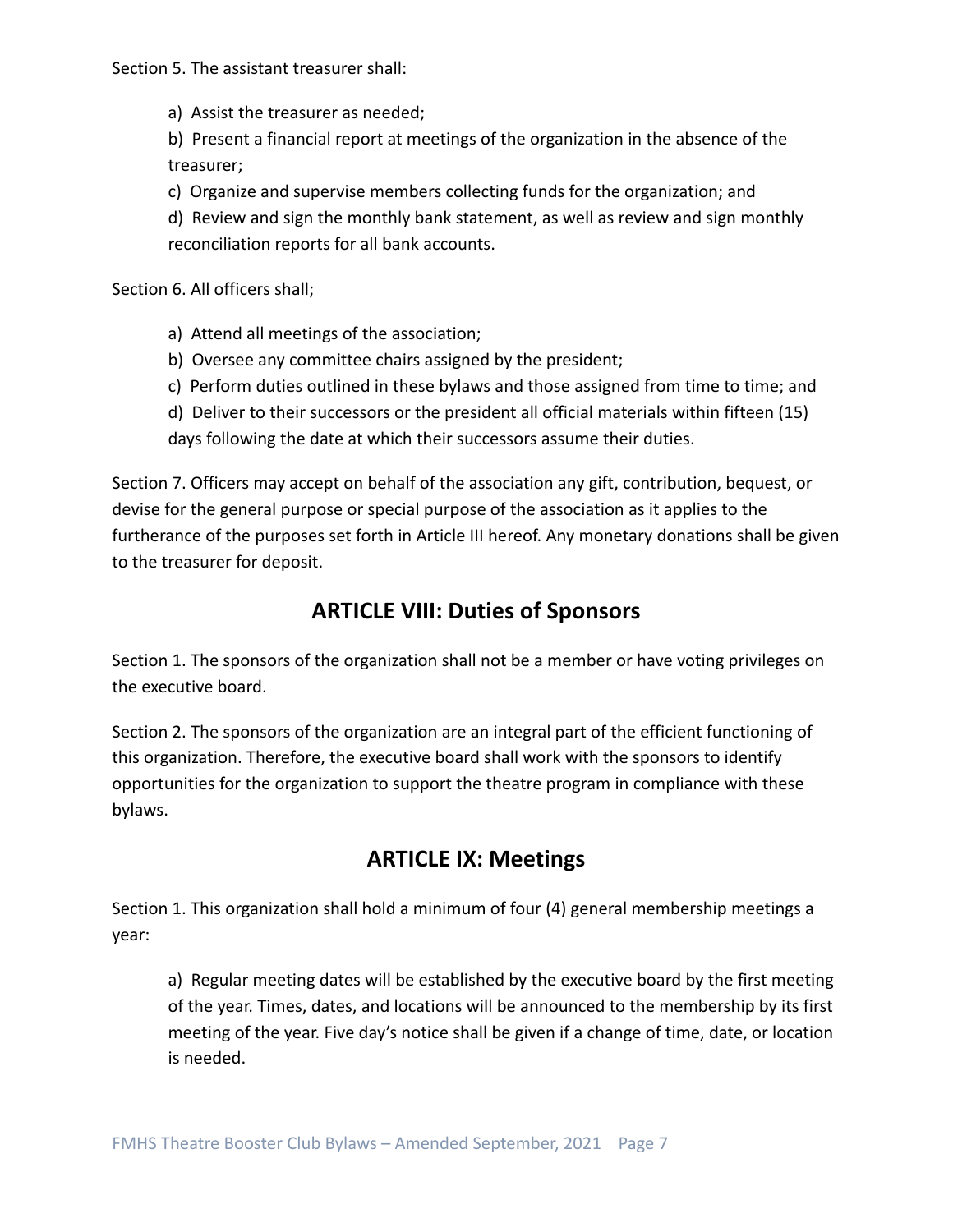b) There shall be a general membership meeting held during the last month of the school year to conduct election of officers and for the purpose of receiving reports of officers and chairs for any other necessary business.

c) There shall be a general membership meeting held before the end of the school year and coordinated with the faculty sponsors to introduce parents of incoming students to the booster club, accept membership applications, and conduct such other business as the executive committee deems necessary and proper.

d) Regular monthly meetings are encouraged, though not required.

e) The rules contained in the current edition of Robert's Rules of Order Newly Revised shall govern the organization in all cases in which they are applicable and in which they are not in conflict with these bylaws, or the articles of incorporation.

Section 2. Special meetings of the association may be called with at least five (5) day's notice having been given to the membership. The special meeting may be called by the president, a majority vote of the executive board, or by a written petition to the board signed by at least one-fourth (1/4) of the paid membership provided the reason for the request is given in the written petition.

Section 3. Ten (10) members shall constitute a quorum for the transaction of business in any regular meeting of this organization. At least two (2) executive board officers must be present consisting of one acting as the presiding chairperson and one acting as the recording secretary.

Section 4. Notice of the next scheduled meeting date will be printed on the agenda for each regular meeting and will be posted on the theatre department website.

Section 5. Each general membership meeting shall begin with a Call to Order, end with adjournment, and include time for the secretary's report, treasurer's report, committee reports (as needed), directors' reports, unfinished business, and new business, as required by the needs of the organization.

Section 6. The Secretary shall publish an agenda for each general membership meeting. Any member requesting time to address a topic shall submit that topic to the Secretary at least ten (10) days prior to the meeting.

### **ARTICLE X: Executive Board**

Section 1. The executive board shall consist of the officers of the association.

Section 2. The sponsor of the organization shall not be a member, nor have voting privileges, on the executive board but shall attend board meetings.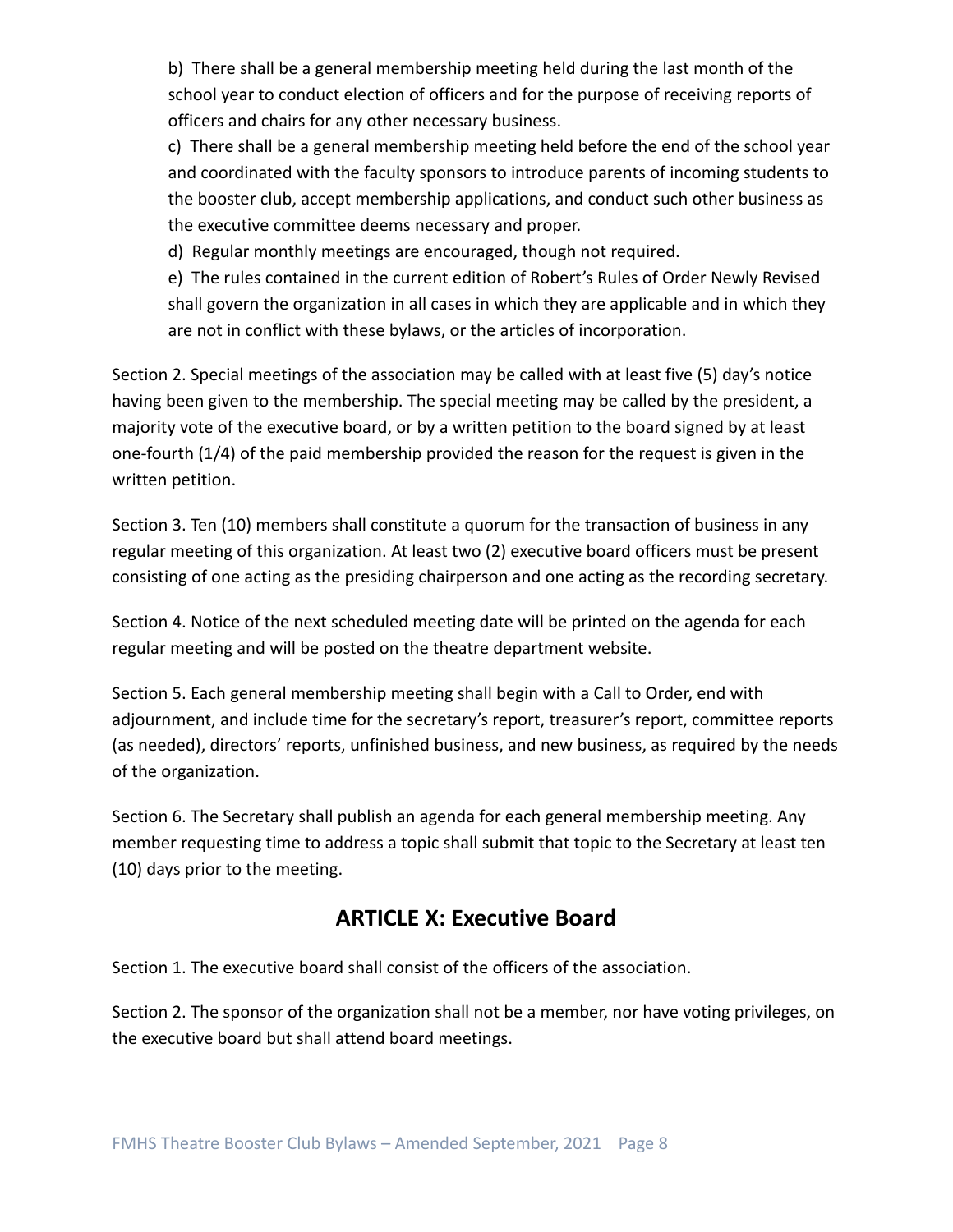Section 3. A member shall not serve as an officer of the organization's executive board while serving as a paid employee of, or having purchasing contracts with, the organization.

Section 4. The duties of the executive board shall be to:

a) Transact necessary business in the intervals between association meetings and such other business as may be referred to by the association;

b) Present a report at the regular meetings of the association;

c) Approve and monitor efforts of all officers and committee chairs;

d) Appoint an audit committee consisting of not less than three members, who are not authorized signers, at least thirty (30) days before the end of the fiscal year, to audit the treasurer's accounts;

e) Create standing and special committees as needed;

- f) Fill vacancies of officers and chairs;
- g) Prepare and submit a budget for the year to the organization for adoption;
- h) Approve routine bills within the limits of the budget; and

i) Ensure that the organization, through its practices and policies, does not violate the applicable rules and regulations promulgated by the UIL.

Section 5. Meetings:

a) Regular meetings of the executive board shall be held prior to each regular

association meeting, the time to be fixed by the board at its first meeting of the year.

b) A majority of the executive board members shall constitute a quorum.

c) Special meetings of the executive board may be called by the president or by a majority of the members of the board, with at least three (3) day's notice being given. d) There shall be no voting by proxy.

Section 6. Emergency Voting

In an emergency situation, the executive board may vote by phone, email, or other electronic means if authorized by the president. Members shall have at least twenty- four (24) hours to cast their votes. A two-thirds (2/3) vote of the entire executive board is required for adoption, and the vote shall be recorded in the minutes of the next regular meeting of the executive board.

## **ARTICLE XI: Standing and Special Committees**

Section 1. Only members of the association shall be eligible to serve in any elective or appointed position.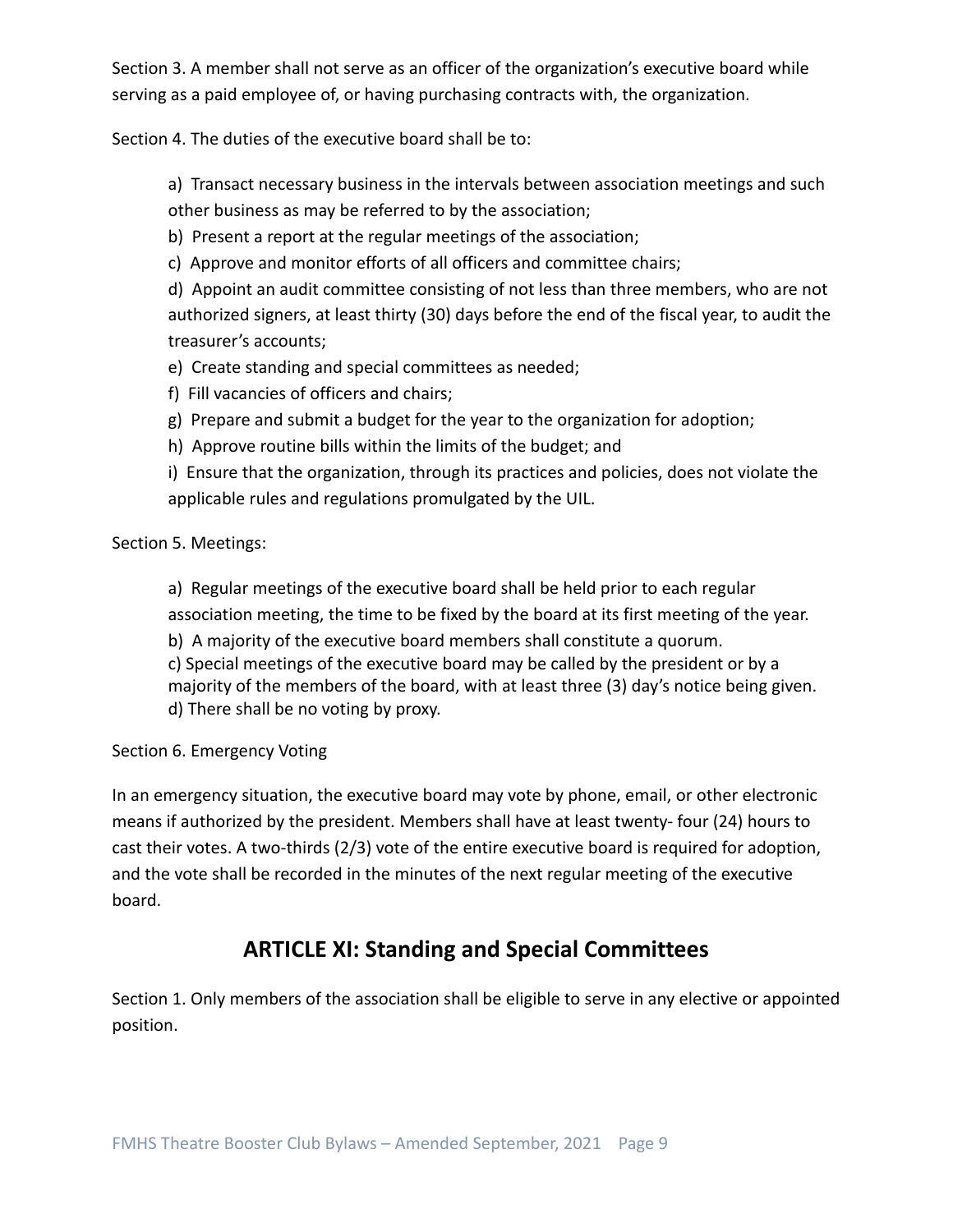Section 2. The executive board may create such standing and special committees as it may deem necessary to carry on the work of the organization. The term of each chair shall be one (1) year or until the selection of a successor.

Section 3. The newly-elected president shall call a meeting of the incoming officers within thirty (30) days after the election for the purpose of approving standing and special committee chairs and such other business as becomes necessary. Committee chairs shall be appointed by the president from the general membership with approval of the executive board.

Section 4. No chair shall serve in the same office for more than three (3) consecutive terms. One who has served more than one-half of a term shall be credited with having served that term.

Section 5. All standing and special committee chairs shall:

a) Deliver to their successors or the president all official materials within fifteen (15) days following the date at which their successors assume their duties;

b) Communicate plans and goals with the executive board officer assigned to oversee that committee. No committee work shall be undertaken without approval from the assigned executive board member. No financial commitment shall be undertaken without approval from the treasurer;

c) Present a report of their committee's activity at each regular meeting as it is deemed necessary by the president or other executive board officer; and

d) Have a current copy of the theatre booster club by-laws.

Section 6. The president and first vice-president shall be members ex-officio of all committees, except the audit committee.

### **ARTICLE XII: Fiscal Accountability**

Section 1. The fiscal year of this organization shall begin July 1 and end June 30.

Section 2. Signers of the bank account shall not be related by blood or marriage and shall not reside in the same household.

Section 3. An audit committee consisting of not less than three (3) members, who are not authorized signers, shall be appointed by the executive board at least thirty (30) days before the end of the fiscal year. An audit firm may be appointed by the executive committee or audit committee.

Section 4. The audit committee shall conduct an audit of financial transactions no earlier than one month prior to the end of the fiscal year, and only if the incoming treasurer is available to